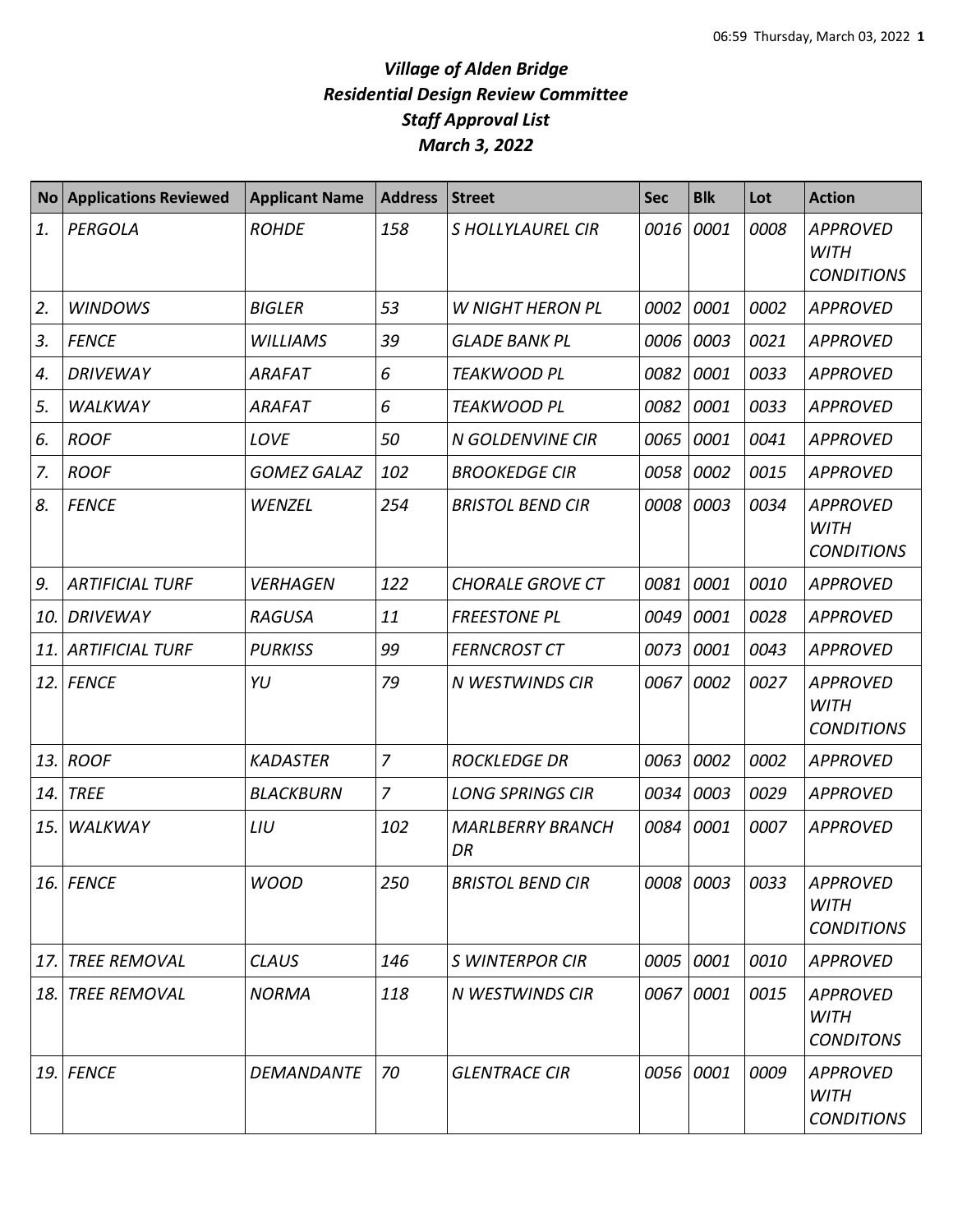| <b>No</b> | <b>Applications Reviewed</b> | <b>Applicant Name</b>           | <b>Address</b> | <b>Street</b>                           | <b>Sec</b> | <b>Blk</b> | Lot  | <b>Action</b>                                       |
|-----------|------------------------------|---------------------------------|----------------|-----------------------------------------|------------|------------|------|-----------------------------------------------------|
|           | 20. FENCE                    | <b>KOTTENSTETTE</b>             | 19             | <b>ARGONNE PL</b>                       | 0044       | 0002       | 0024 | <b>APPROVED</b><br><b>WITH</b><br><b>CONDITIONS</b> |
| 21.       | <b>GENERATOR</b>             | <b>CIPOLLA</b>                  | 11             | <b>E GREEN GABLES CIR</b>               | 0009       | 0001       | 0003 | <b>APPROVED</b><br><b>WITH</b><br><b>CONDITIONS</b> |
| 22.       | <b>DRIVEWAY</b>              | <b>HAYES</b>                    | $\overline{7}$ | <b>CYPRESS BAYOU</b>                    | 0024       | 0001       | 0023 | <b>APPROVED</b>                                     |
|           | 23. PATIO                    | <b>HAYES</b>                    | $\overline{z}$ | <b>CYPRESS BAYOU</b>                    | 0024       | 0001       | 0023 | <b>APPROVED</b>                                     |
| 24.       | <b>GENERATOR</b>             | PAWLIK                          | 34             | <b>WHISTLERS BEND CIR</b>               | 0081       | 0001       | 0032 | <b>APPROVED</b><br><b>WITH</b><br><b>CONDITIONS</b> |
| 25.       | <b>GENERATOR</b>             | <b>TALLMAN</b>                  | 50             | N BELFAIR PL                            | 0053       | 0001       | 0055 | <b>APPROVED</b><br><b>WITH</b><br><b>CONDITIONS</b> |
| 26. l     | <b>FRONT DOOR</b>            | PARHAM                          | 114            | <b>MARLBERRY BRANCH</b><br><b>CT</b>    | 0084       | 0001       | 0004 | <b>APPROVED</b>                                     |
| 27.       | <b>TREE REMOVAL</b>          | LUKSZA                          | 42             | N MERRYWEATHER CIR                      | 0082       | 0002       | 0006 | <b>APPROVED</b>                                     |
|           | 28. SOLAR PANELS             | <b>PUTVIN ST</b><br><b>JOHN</b> | 11             | <b>MAYBOROUGH CT</b>                    | 0019       | 0001       | 0034 | <b>APPROVED</b><br><b>WITH</b><br><b>CONDITIONS</b> |
|           | 29. ROOF                     | <b>DYER</b>                     | 46             | <b>COURTLAND GREEN ST</b>               | 0055       | 0003       | 0012 | <b>APPROVED</b>                                     |
|           | 30. FENCE                    | <b>CAMPBELL</b>                 | $\overline{7}$ | <b>GUINEVERE PL</b>                     | 0074       | 0001       | 0025 | <b>APPROVED</b>                                     |
| 31. l     | <b>DRIVEWAY</b>              | <b>TOUPS</b>                    | 82             | N WOODED BROOK CIR                      | 0012       | 0001       | 0001 | <b>APPROVED</b>                                     |
|           | 32. FRONT WALKWAY            | <b>TOUPS</b>                    | 82             | N WOODED BROOK CIR                      | 0012 0001  |            | 0001 | APPROVED                                            |
|           | 33. SIDE WALKWAY             | <b>TOUPS</b>                    | 82             | N WOODED BROOK CIR                      | 0012       | 0001       | 0001 | <b>APPROVED</b>                                     |
|           | 34. PATIO                    | <b>PARMAR</b>                   | 95             | <b>N LINTON RIDGE CIR</b>               | 0034       | 0003       | 0009 | <b>APPROVED</b>                                     |
|           | 35. ROOF                     | <b>SHUMATE</b>                  | 30             | <b>BAYLARK PL</b>                       | 0009       | 0001       | 0024 | <b>APPROVED</b>                                     |
| 36. l     | <b>COLOR</b>                 | <b>SHUMATE</b>                  | 30             | <b>BAYLARK PL</b>                       | 0009       | 0001       | 0024 | <b>APPROVED</b>                                     |
|           | 37. FENCE                    | GAULT                           | 131            | <b>N HAWTHORNE</b><br><b>HOLLOW CIR</b> | 0086       | 0002       | 0001 | <b>APPROVED</b><br><b>WITH</b><br><b>CONDITIONS</b> |
|           | 38. ROOF                     | <b>WAGNER JR</b>                | 40             | <b>SUN LOFT CT</b>                      | 0005       | 0003       | 0002 | <b>APPROVED</b>                                     |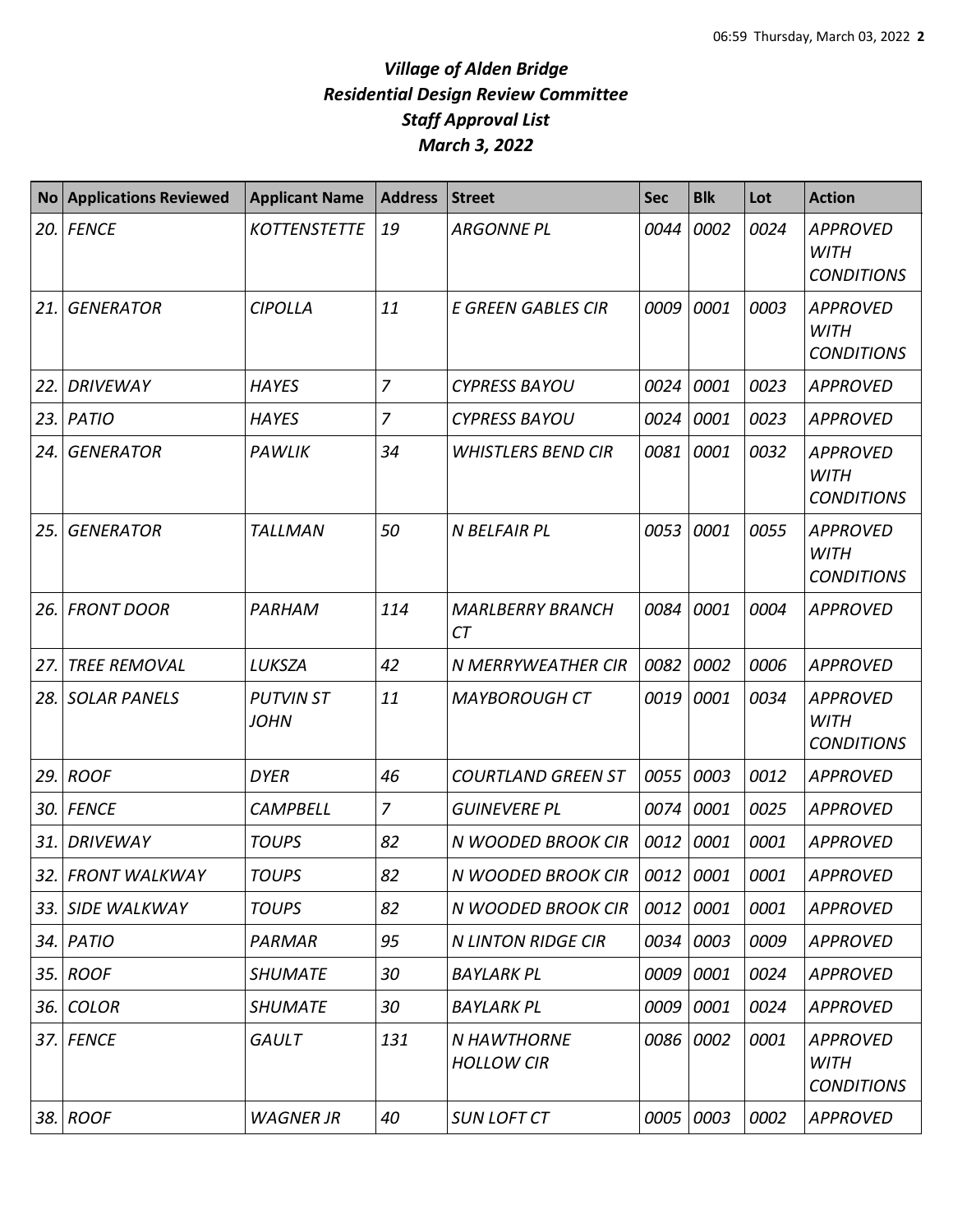| <b>No</b> | <b>Applications Reviewed</b> | <b>Applicant Name</b>                                                                   | <b>Address</b> | <b>Street</b>             | <b>Sec</b> | <b>Blk</b> | Lot  | <b>Action</b>                                       |
|-----------|------------------------------|-----------------------------------------------------------------------------------------|----------------|---------------------------|------------|------------|------|-----------------------------------------------------|
| 39.       | <b>PATIO COVER</b>           | <b>RUSSELL</b>                                                                          | 35             | <b>HOWELL CREEK PL</b>    | 0036       | 0003       | 0058 | <b>APPROVED</b><br><b>WITH</b><br><b>CONDITIONS</b> |
| 40.       | <b>SUMMER KITCHEN</b>        | <b>RUSSELL</b>                                                                          | 35             | <b>HOWELL CREEK PL</b>    | 0036       | 0003       | 0058 | <b>APPROVED</b><br><b>WITH</b><br><b>CONDITIONS</b> |
| 41.       | <b>FENCE</b>                 | <b>ROYED</b>                                                                            | 42             | PIPERS MEADOW ST          | 0055       | 0002       | 0001 | <b>APPROVED</b><br><b>WITH</b><br><b>CONDITIONS</b> |
| 42.       | <b>FENCE</b>                 | A & J PREMIER<br><b>RENTAL</b><br><b>PROPERTIES</b><br><b>LLC</b>                       | $\overline{2}$ | <b>S LINTON RIDGE CIR</b> | 0034       | 0002       | 0012 | <b>APPROVED</b>                                     |
| 43.       | <b>TREE REMOVAL</b>          | <b>HARDER</b>                                                                           | 135            | <b>S GOLDENVINE CIR</b>   | 0065       | 0002       | 0004 | <b>APPROVED</b>                                     |
| 44.       | POOL                         | <b>MATHIS</b>                                                                           | 90             | <b>E SLATESTONE CIR</b>   | 0050       | 0002       | 0013 | <b>APPROVED</b><br><b>WITH</b><br><b>CONDITIONS</b> |
| 45.       | <b>TREE REMOVAL</b>          | <b>BAKER</b>                                                                            | 14             | E COTTAGE GREEN ST        | 0035       | 0004       | 0004 | <b>APPROVED</b><br><b>WITH</b><br><b>CONDITIONS</b> |
| 46.       | <b>POOL</b>                  | <b>GUARINO</b>                                                                          | 23             | <b>BARN LANTERN PL</b>    | 0005       | 0002       | 0072 | <b>APPROVED</b><br><b>WITH</b><br><b>CONDITIONS</b> |
| 47.       | POOL                         | <b>ARIZTMENDY</b>                                                                       | 27             | <b>BARN LANTERN PL</b>    | 0005       | 0002       | 0071 | <b>APPROVED</b><br><b>WITH</b><br><b>CONDITIONS</b> |
| 48.       | <b>FENCE</b>                 | <b>LYNCH</b>                                                                            | 35             | <b>GLADE BANK</b>         | 0006       | 0003       | 0002 | <b>APPROVED</b><br><b>WITH</b><br><b>CONDITIONS</b> |
| 49.       | <b>COLOR</b>                 | <b>BALFOUR</b>                                                                          | 19             | <b>OWLS COVE PL</b>       | 0006       | 0004       | 0023 | <b>APPROVED</b>                                     |
| 50.       | <b>FRONT DOOR</b>            | <b>BALFOUR</b>                                                                          | 19             | <b>OWLS COVER PL</b>      | 0006       | 0004       | 0023 | <b>APPROVED</b>                                     |
| 51.       | <b>GENERATOR</b>             | <b>DANIEL AND</b><br><b>MEGHAN</b><br><b>HURLEY</b><br><b>REVOCABLE</b><br><b>TRUST</b> | $\overline{2}$ | <b>WISTFUL VISTA PL</b>   | 0023       | 0001       | 0011 | <b>APPROVED</b><br><b>WITH</b><br><b>CONDITIONS</b> |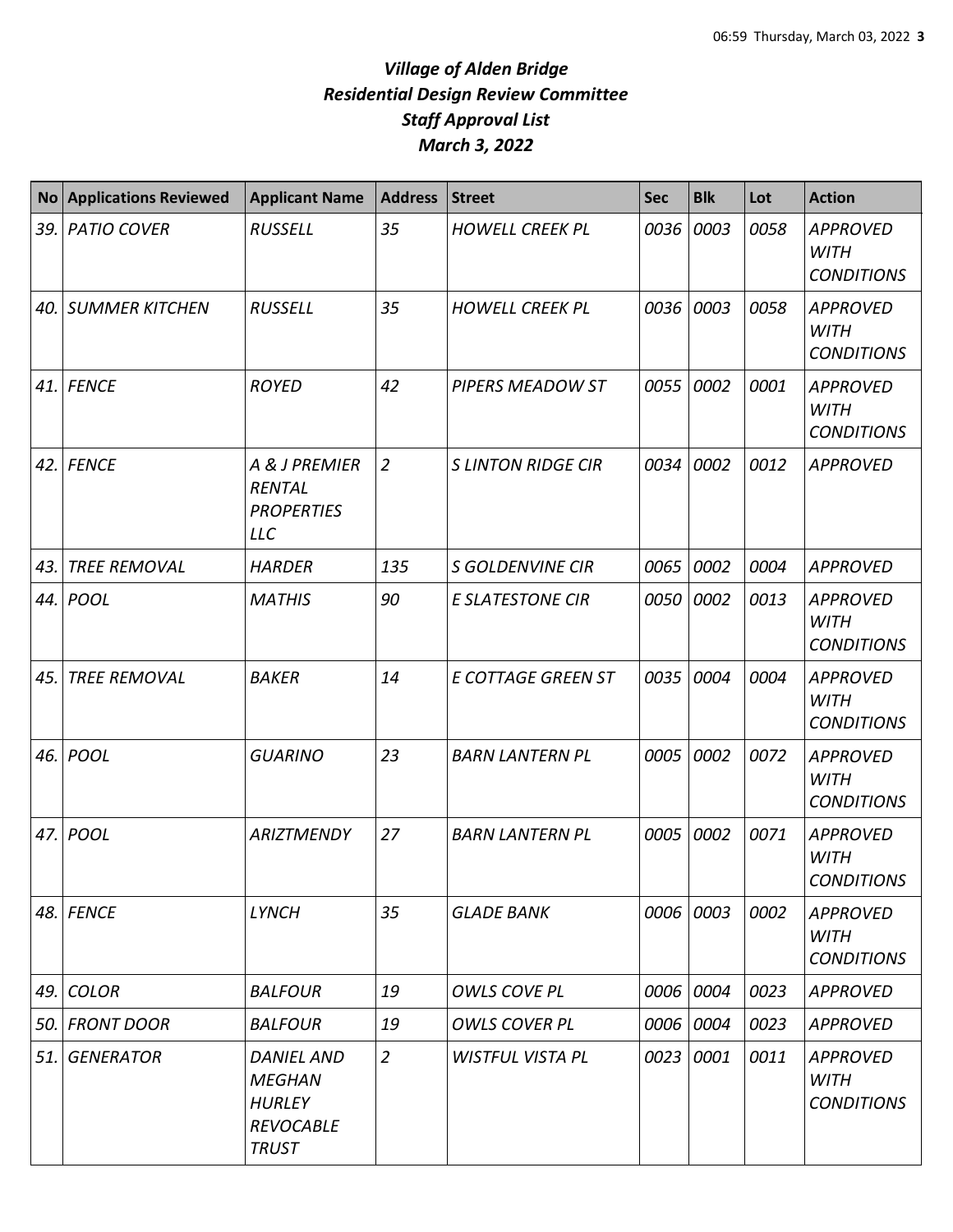| <b>No</b> | <b>Applications Reviewed</b> | <b>Applicant Name</b> | <b>Address</b> | <b>Street</b>                           | <b>Sec</b> | <b>Blk</b> | Lot  | <b>Action</b>                                       |
|-----------|------------------------------|-----------------------|----------------|-----------------------------------------|------------|------------|------|-----------------------------------------------------|
| 52.       | POOL                         | <b>GUARINO</b>        | 23             | <b>BARN LANTERN PL</b>                  | 0005       | 0002       | 0072 | <b>APPROVED</b><br><b>WITH</b><br><b>CONDITIONS</b> |
| 53.       | POOL                         | <b>ARIZTMENDY</b>     | 27             | <b>BARN LANTERN PL</b>                  | 0005       | 0002       | 0071 | <b>APPROVED</b><br><b>WITH</b><br><b>CONDITIONS</b> |
| 54.       | <b>COLOR</b>                 | <b>HOLLOMAN</b>       | $\overline{3}$ | <b>SPICEBERRY PL</b>                    | 0013       | 0001       | 0011 | <b>APPROVED</b>                                     |
| 55.       | <b>WINDOWS</b>               | <b>VANMALI</b>        | $\overline{z}$ | <b>WEBB CREEK PL</b>                    | 0046       | 0001       | 0002 | <b>APPROVED</b>                                     |
| 56.       | POOL                         | <b>BENTLEY</b>        | 51             | E WHISTLERS BEND CIR                    | 0081       | 0002       | 0020 | <b>APPROVED</b><br><b>WITH</b><br><b>CONDITIONS</b> |
| 57.       | PERGOLA                      | <b>WOODHEAD</b>       | 82             | <b>SHAWTHORNE</b><br><b>HOLLOW CIR</b>  | 0086       | 0001       | 0066 | <b>APPROVED</b><br><b>WITH</b><br><b>CONDITIONS</b> |
| 58.       | <b>SUMMER KITCHEN</b>        | <b>WOODHEAD</b>       | 82             | <b>S HAWTHORNE</b><br><b>HOLLOW CIR</b> | 0086       | 0001       | 0066 | <b>APPROVED</b><br><b>WITH</b><br><b>CONDITIONS</b> |
| 59.       | <b>FIREPIT</b>               | <b>WOODHEAD</b>       | 82             | <b>S HAWTHORNE</b><br><b>HOLLOW CIR</b> | 0086       | 0001       | 0066 | <b>APPROVED</b><br><b>WITH</b><br><b>CONDITIONS</b> |
| 60.       | <b>STORAGE SHED</b>          | <b>KARLSRUD</b>       | 30             | <b>TIVOLI GARDEN CT</b>                 | 0016       | 0002       | 0035 | <b>APPROVED</b><br><b>WITH</b><br><b>CONDITIONS</b> |
| 61.       | <b>ROOF</b>                  | <b>MCCLEARY</b>       | 27             | <b>COLUMNBERRY CT</b>                   | 0084       | 0002       | 0021 | <b>APPROVED</b>                                     |
|           | $62$ . COLOR                 | <b>SHUMATE</b>        | 30             | <b>BAYLARK PL</b>                       | 0009 0001  |            | 0024 | <b>APPROVED</b>                                     |
| 63.       | <b>TREE REMOVAL</b>          | <b>SILLER</b>         | 27             | N MERRYWEATHER CIR                      | 0082       | 0001       | 0041 | <b>APPROVED</b><br><b>WITH</b><br><b>CONDITIONS</b> |
| 64.       | <b>DRIVEWAY</b>              | <b>RAGUSA</b>         | 11             | <b>FREESTONE PL</b>                     | 0049       | 0001       | 0028 | <b>APPROVED</b>                                     |
| 65.       | <b>ROOF</b>                  | <b>WILDER</b>         | 55             | <b>COURTLAND GREEN ST</b>               | 0055       | 0002       | 0005 | <b>APPROVED</b>                                     |
| 66.       | <b>SUMMER KITCHEN</b>        | SANDOVAL              | 62             | E SUNDANCE                              | 0059       | 0004       | 0016 | <b>APPROVED</b><br><b>WITH</b><br><b>CONDITIONS</b> |
| 67.       | <b>FENCE</b>                 | <b>GODWIN</b>         | 138            | <b>SHOLLYLAUREL CIR</b>                 | 0016       | 0001       | 0021 | <b>APPROVED</b><br><b>WITH</b><br><b>CONDITIONS</b> |